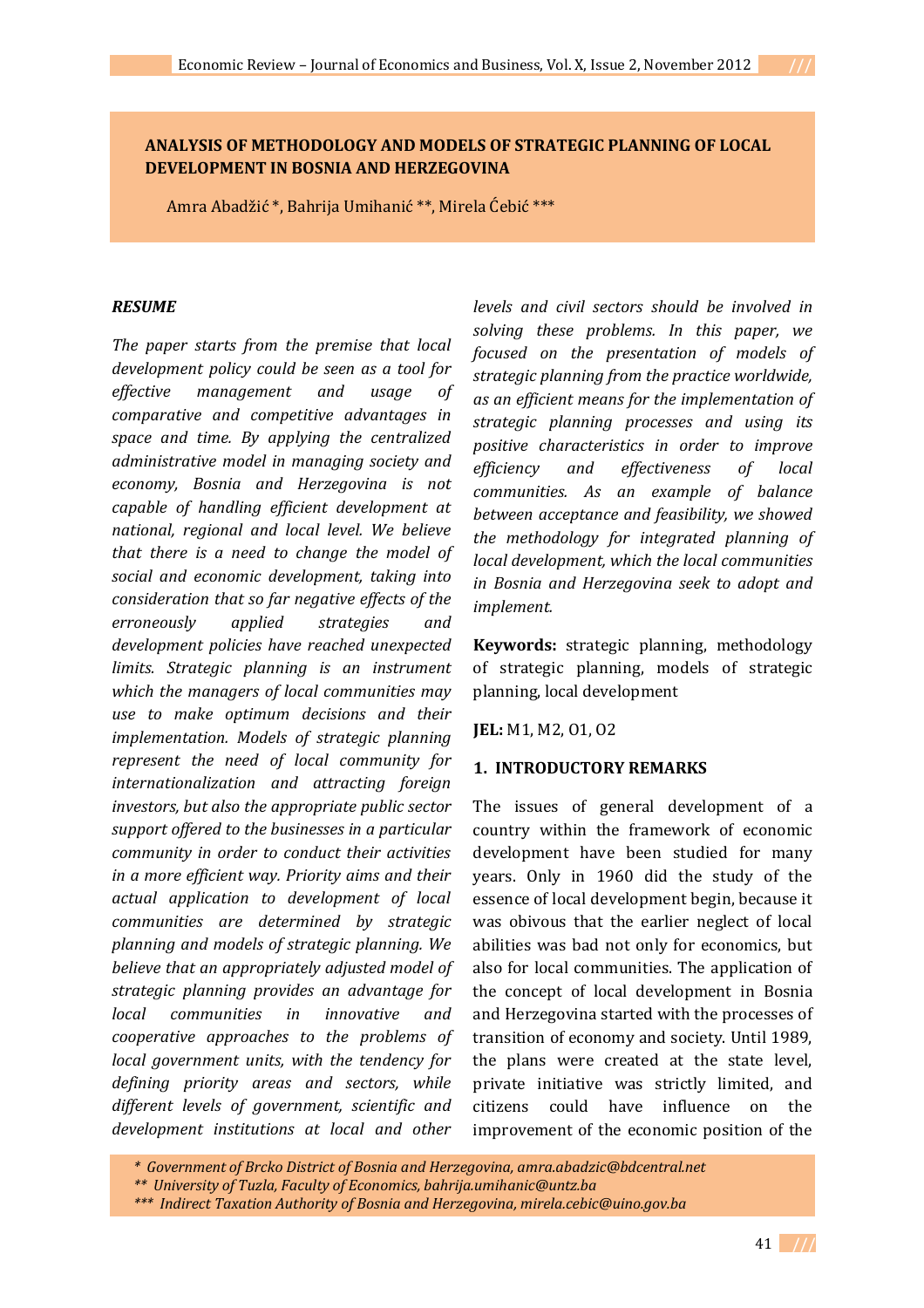municipality only through the political process. A special care is taken on observance of the European practices and standards, and on local development strategy which promotes bottom-up approach, with recognizing local government as an important bearer of development. Spread of the concept of local development strategy in local communities in Bosnia and Herzegovina depended on many factors. Achievement of default aim/aims requires that a project passes through several clearly defined phases, and the way in which local development strategy will be implemented depends on the nature and content of programs and projects.

Learning from experiences of the old and new member states of the European Union and other acceding countries, a significant number of local communities in Bosnia and Herzegovina has actively approached strategic planning of local development. Participants in strategic planning of local development have identified three main lines of intervention, which are necessary for constructing the capacities for local development: the "bottomup" rather than "top-down" approach (it means that projects are not prescribed by the national level and they are left to the local government units) and the transfer method; mechanisms and instruments of strategic planning are generally based on the application of EU assistance for pre-accession and structural funds; establishment of an understandable and coherent system with structures necessary for the implementation of local policies. A significant number of local communities has got developed strategies, and some of them are for the third time implementing local development strategies, which usually include a five-year period.

The purpose of the research is to enable the authorities of local communities a better understanding of the role and importance of strategic planning processes of local development, help them clearly define the most important roles and responsibilities, and

make the key decisions and perform their duties in due time and with high quality.

## **2. A REVIEW OF THE RELEVANT RESEARCH ON STRATEGIC PLANNING OF LOCAL DEVELOPMENT**

In the second half of the 1960s, scientific publications and professional journals were flooded by the articles that advocated the idea of strategic planning, as a modern and progressive approach to successful management (Mintzberg, Ahlstrand, Lampel, 1998, pp. 48). The findings related to various research on strategic planning include specific ways of its defining. For example, it is a process of thinking, making decisions about aims and it is a plan of measures which will be implemented in the future (Bowman, 1994, pp. 12). It is also the recognition of events which will happen in the future (Florijanic, 1997, pp. 106). Heracleous (1998, pp. 482) defines it as a convergent and analytical process focused on the programming of existing strategies, that is a creative process of identifying key areas and agreeing on the most important aims and strategies. According to Mozina (1994, pp. 299) strategic planning is a process of long-term planning which , on the basis of a comprehensive analysis of factors, seeks to exploit, that is, to maximize the strengths and minimize the weaknesses which could positively or negatively affect the business of economic entity. Strategic plan as the main result of this process, presents a general framework for the allocation of always scarce resources for solving economic problems and for gratification of priority needs (Miovcic, 2005, pp. 9).

Studies of strategic planning emphasize the difference between strategic planning and traditional comprehensive planning, as strategic planning presents a proactive process through which the community wants to shape their future, and not just to prepare for it (Vojinovic, Treasury, Boric, 2009, pp.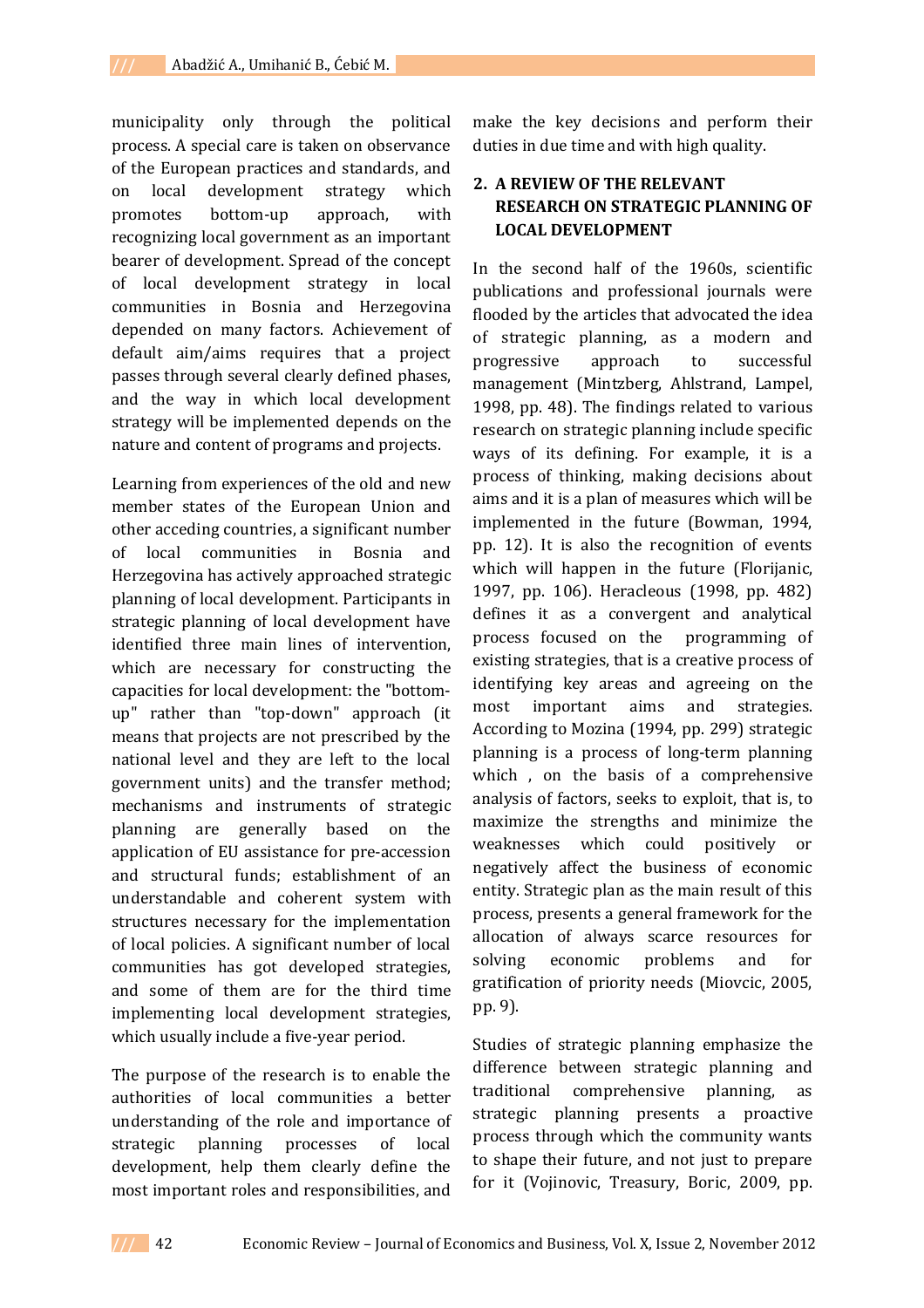38). It is extremely important to emphasize the difference between strategic and longterm planning, since five-year plans are nothing but mechanistic extra polishing of trends over the next five years (Mintzberg, 1994, pp. 58).

The strategy presents a rational response of the community to the events from its environment in which it performs its primary - business and wider social mission. Starting from a systematic analysis and prediction of environmental factors and vision, mission and aims specified on such basis, formulating a strategy presents a choice of the basic paths and ways for achieving the aims the mission of the community defined in such a way. Formulating the strategy involves identifying different ways, that is different strategic options (their generation, evaluation and selection) for the realization (implementation) of the mission and aims of the organization (Masic, 2009, pp. 218). According to some other authors, formulating the strategy includes: proposing ostrategic alternatives, evaluating alternatives and making decision, establishing hierarchy of strategies for different levels of strategy (Award Ghaziri, 2004, pp. 309). Local development strategy contains a general vision of life in the local community as well as aims, programs, projects, action plans, etc. By the strategy of the local development it is necessary to solve what the aims are and how to achieve them, who needs to do what, who is responsible for what, how to control the fulfillment of the aims, what the time dimension of the strategy is, etc. The aim of the strategy is to take advantages, overcome weaknesses, exploit opportunities, and get rid of the risks and threats (Swinburne, Kessides, 2004, pp. 14). The most common method of formulating the strategy is when we consider different views, strengths, weaknesses, benefits, as well as possible prediction and manipulation (Moore, 1995, pp. 127). The aim of formulating the strategy is not stable long-

term planning, which will prepare us for the things that future brings, but it gives an opportunity for creating competitive advantage (Feurer, Chaharbagh, 1995, pp. 11) or creating our own diversity (Chaharbagh, Wilis, 1998, pp. 1017). In this case, strategy is a form of learning, since the subject of observation (depending on whether it is micro or macro economic level) for which the strategy is formulated, educates during that longer period to which the strategy refers (Fogg, 1999, pp. 29). While formulating the strategy, the direction of planning goes from the bottom to the top, because the formulation of strategic aims and measures for their implementation, which are located on the top of the scale, requires information on the condition and characteristics of the object of observation, which are located at the beginning of the planning considerations (Fogg, 1999, pp. 241).

The process of creating the local development strategy contains a number of elements, which are described and analyzed in numerous books on strategic planning. On the one hand strategic planning does not allow holding and making creative processes, inventions and true changes in a strategic orientation, while on the other hand a good strategy does not need constant shaping. Such strategy provides a framework for continuous solving of problems, and does not provide a way of solving a problem (Rumelt, 1980, pp. 365; Mintzberg, 1990, pp. 182). European experience in the implementation of local development strategy around the world, according to the World Bank, crystallized the local development planning procedure which includes: organizing the forces, assessment of local communities, formulating the local development strategy, and implementing the strategy (Swinburne, Kessides, 2004, pp. 12).

The process of globalization, sustainable development, entrepreneurship, and social security present the thematic areas, which need to be considered by strategic planning in

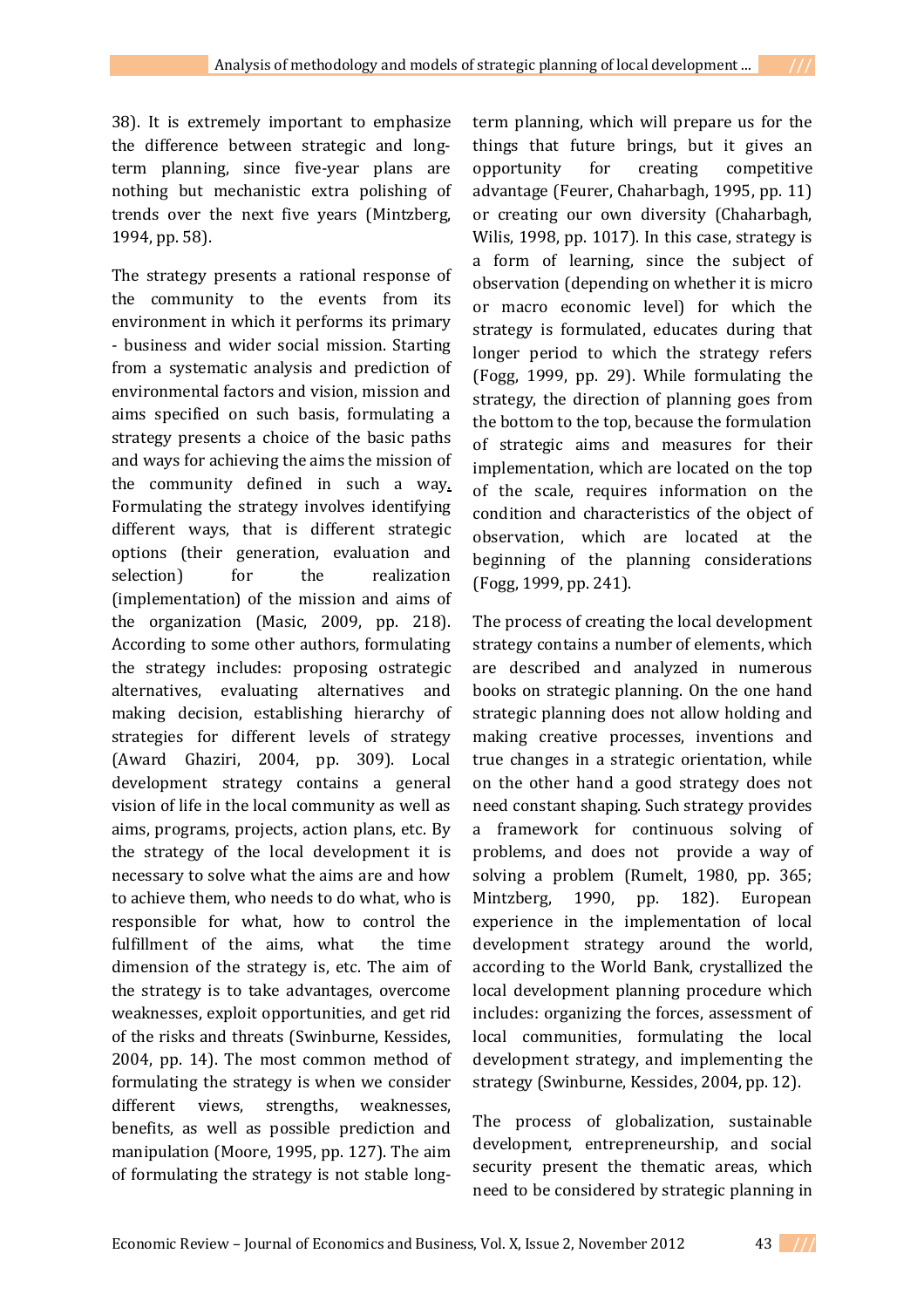an optimal way. A number of questions, to which strategic planning has to find the real answer constantly increases, thus requiring development of new and advanced approaches to strategic planning. Modern approach to strategic planning presents the adjustment of strategic plans to modern business environment which constantly changes, and presents challenges to the future.

# **3. SPECIFICATIONS OF METHODOLOGY IN STRATEGIC PLANNING OF LOCAL DEVELOPMENT IN BOSNIA AND HERZEGOVINA**

Contribution to the facilitating of planning practice and the accomplishing of local development in Bosnia and Herzegovina is the basic aim of methodology for integrated development planning of municipalities. Methodology for integrated planning of development is one of the most important instruments for proactive and responsible managing of local development, which is one of the most important tasks of local government units in Bosnia and Herzegovina, and it is completely coordinated with the existing legal framework by which development planning is defined at the local level.

According to the methodology, local development strategy includes strategic, tactical and operational level of planning, which are used for adjusting long, medium, and short term. The first level of planning is the strategic platform with the vision and aims of long-term development of a community. The second level is the elaboration of a strategic platform through appropriate plans of economic and social development and improvement of environment, with a high degree of their mutual coordination. A strategic platform includes a ten-year period. The third level is operationalization of the strategic platform and sectoral plans - through development of appropriate financing modalities and implementation, including timely preparation of organizational and human capacities. The timeframe of sectoral plans is five years. Apart from internal organic interdependence, where the second level stems from the first, and the third from the second (and first), integrated and participated planning of local development is characterized by a full compliance with regional planning spatial planning, on the one hand, and vertical alignment with hierarchically superior strategies and plans on the other hand.

Local development planning in Bosnia and Herzegovina, with sustainability and social inclusion as the leading principles, is also characterized by the following three key features: integrated approach, participation and standardization.<sup>1</sup> Integrated approach emphasizes three dimensions of integration, which are important for local planning: (1) integration of sectors, starting from the basic assumption that interdependence of natural, social and economic systems is such and so large that it requires an integrated approach, (2) integration of horizons of planning (long, medium and short term), (3) integration of subsystems of local development in hierarchically higher systems, by including the European Union support system, which will be an increasingly important source of financial and technical assistance to municipalities.



Figure 3.1. The Concept of Integrated Local Development<sup>2</sup>

The concept presented in Figure 3.1. implies that every level and every sector retains its core focus, while in interaction they achieve common synergistic effects in the form of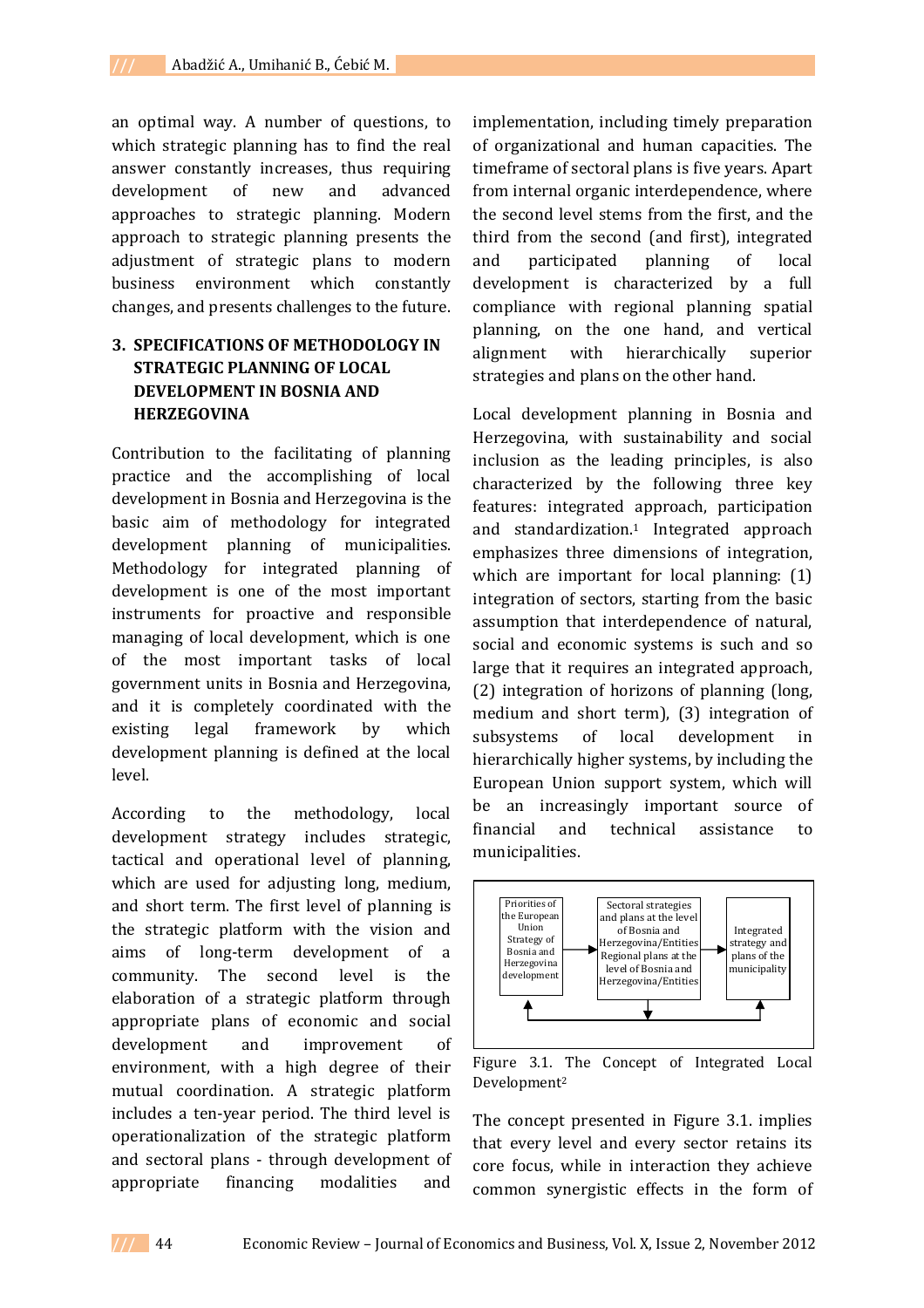sustainable and equitable development and a significantly improved quality of life.

# **4. MODELS OF STRATEGIC PLANNING OF LOCAL DEVELOPMENT IN BOSNIA AND HERZEGOVINA**

The process of modeling and planning local development in Bosnia and Herzegovina started along with a more significant presence of international organizations, especially after 1997 when some municipalities started the activities on the preparation of development strategies, by which they wanted to accelerate economic and social recovery after the war. The first local development strategies and their creation started in those municipalities where the presence of the international community was the largest, and in the municipalities which were affected by the most severe destruction of economic and social infrastructure. Since 2001, the majority of municipalities have initiated activities on the creation of local development plans, within which private and civil sectors were given the opportunity to participate. Since then, 102 local government units have developed their own development strategies. In this period, the model of local development planning included elements of analyzing the conditions, creating partnerships, promoting partnerships and creating development plans.

First strategies of local development plans mainly contained the aims in the field of economic conditions and development issues were mostly reduced to those of economic development. Such models dominantly involved the condition of individual economic sectors in the situation analysis, mainly in those sectors which were the most common economic sectors in years before the war. The main aim and task of modeling a planning process in this period was to identify the way which would result in the shortest return to the economic conditions from the period just before the war. In most development plans, the basic principle of defining development

goals was to connect the aims to the economic situation in the pre-war period. Methodological approaches were project oriented to only one aim - to produce a local development plan through a strategicplanning document. Preparation of these documents indicates that there is an awareness about the importance of application of local development strategy documents, which will lead to an increase of the existing level of institutional and organizational capacities in a municipality and raise the level of their utilization within the local communities.

In our country, a unique model for planning is formally defined neither at the state, entity, cantonal, nor at the level of local government units. However, there is an initiative to standardize and facilitate the practice of strategic planning, and to realize local development through the methodology for integrated planning of municipality development in Bosnia and Herzegovina.

# **4.1. Revised Minimum Standard Model of the World Bank and more advanced variants of this model (RMSM model)**

The development model of the World Bank was created in 1971 by John Holsen, who then called it the "Minimum Standard Model" (MSM). Four years later, another group of economists of the World Bank made some modifications and renamed it as the "Revised Minimum Standard Model" (RMSM). The objective of the model is to make the relation between medium-term growth and its financing explicit. RMSM was originally created in 1974. The World Bank deals with the financing of growth and local community development in the medium-term period, thus placing more emphasis on savings, influx of foreign capital, investment, and growth. RMSM model of the World Bank is the most commonly used model in developing countries. This model focuses on the relationship between national income and

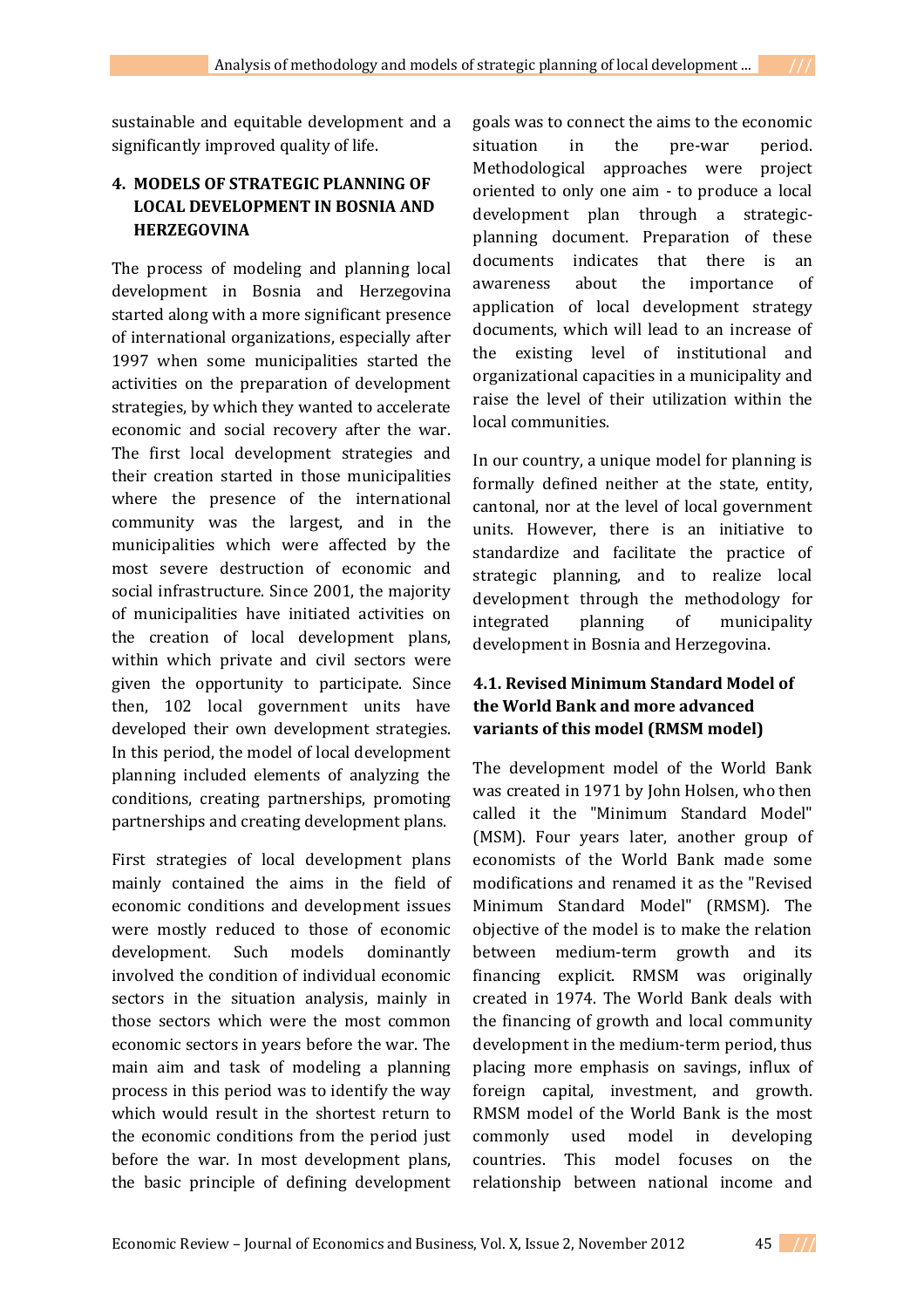balance of payments for assessment of financing needs or borrowing.

### **4.2. OSCE's model of local development**

The approach of OSCE (The Organization for Security and Co-operation in Europe) to strategic planning of local development is based on the activities which enable municipalities to independently develop a five-year strategic plan by promoting the principle of citizen participation through advocacy for the establishment of the Commission for Planning of Municipality Development. The Commission is the forum that is supposed to provide help to local authorities in making, implementing, monitoring, and evaluating the long-term (five-year) development strategies in cooperation with citizens, based on the mandate assigned to them by the municipal council. The goal of the OSCE model of local development is development of the capacities of municipalities and citizens to work in partnership with the aim of identifying and solving development needs of the local community. Many municipalities in Bosnia and Herzegovina have already adopted plans for strategic development and defined the projects precisely according to the OSCE methodology, which should be implemented in order to achieve the aims predicted by the plans.

## **4.3. OECD's model of local development - "bottom-up" approach**

The model of local development of the European Organization for Economic Cooperation and Development (OECD), based on a "bottom-up" approach, has proven successful in many countries. OECD prefers the following characteristics in the approach to local development: emphasis on development; its ability to generate new activities; basis on highly differentiated processes and paths in different local areas due to variety of economic and historical

conditions; focus and networking of development process; inclusion of a series of local subjects who create, develop, and implement schemes and strategies with the help of institutions; and emphasis on economic and social dynamics of development. While searching for creating an effective approach to local development (according to the OECD) it is necessary to start with the following aspects: strategy - local development strategies provide a logical framework for the implementation of programs and activities; operational structure - scale of operational structures might be responsible for creating a policy, including intervention of local and regional governments as well as for the partnership structures which combine their role in joint actions; activities - a very wide range of actions could be taken by local policy (Federal Institute for Development Planning, Sarajevo, 2008, pp. 7).

# **4.4. Model of Local Development Programme for United Nations**

The United Nations Development Programme (UNDP) of local development has the aim to bridge the gap between developed and less developed areas in the countries, by encouraging social and economic recovery of war-affected communities, with simultaneously strengthening the capacities of local authorities and providing assistance to the groups at risk. At the center of the activities of this program are municipalities and towns in rural areas that fall under the area of special state interest and the least developed local government units.

The program is coordinated and complements the existing state, entity, cantonal and local development activities, though with an increased focus toward communities, social groups, individuals, and companies that, for various reasons, are not able to participate in development activities.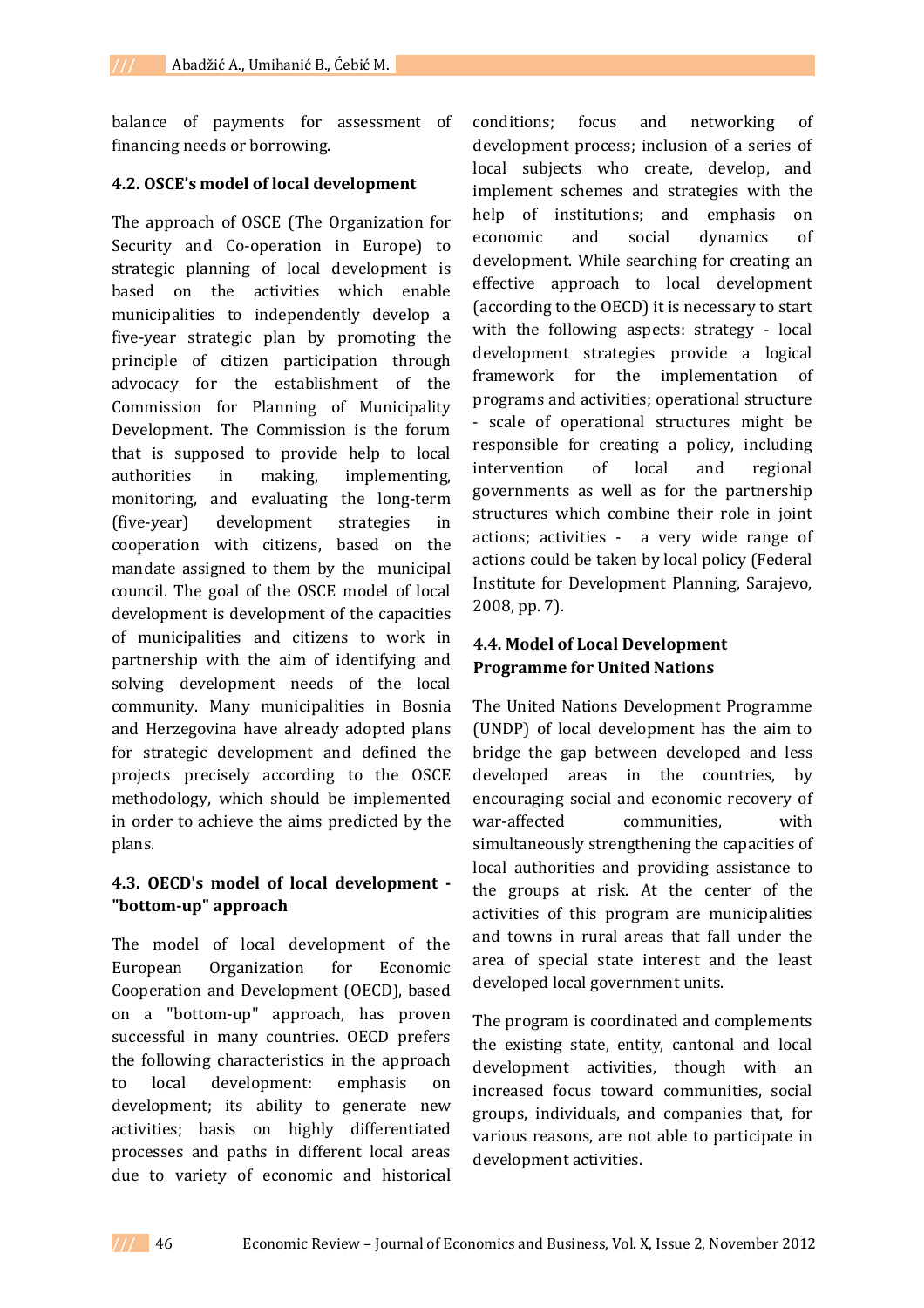# **5. EMPIRICAL STUDY ON STRATEGIC PLANNING OF LOCAL DEVELOPMENT IN BOSNIA AND HERZEGOVINA**

For the purposes of conducting our empirical research we have created a research plan, by which, among other things, we precisely defined research methodology. This included defining the object of the research, general and operational aims, research tasks, central research hypothesis, sample and method of data collection and data processing, and presentation of the results of the empirical research.

Subject of the research: analysis of the existing practice of the local development strategy and the possibility for its improvement in the local government units in Bosnia and Herzegovina, with the aim of raising efficiency and effectiveness of its implementation.

General aim of the research: based on the analysis of the current practice of the local development strategy of local government units in Bosnia and Herzegovina, by the application of modern scientific methods of strategic management, the aim is to create the methodology whose implementation will improve the process of managing local development. Realization of the general aim will require appropriate research efforts to identify the methodology and application obstacles to the use of scientific methods of the local development strategy. This is necessary for establishing efficient and effective management over these stages of the strategic process and achieving a higher level of realization of projects and programs, as well as reaching identified strategic aims and vision of development of local government units in Bosnia and Herzegovina.

Besides the general aim, in this paper we set several operational research aims. They are:

- to examine how many local communities/municipalities in Bosnia and Herzegovina have so far developed and adopted the strategy of local development and to which time period the strategy is related;

- to examine the ways of support in making the local development strategy, financing and participation of consultant help in creation of the local development strategy;
- to examine the possibility for inclusion of implementation plans for the development strategy of local communities and what each strategy includes (economic development plan, environmental protection, social development);
- to examine the defined aims of operational plans;
- to examine whether local communities, in the framework of the development strategy, adopt plans and programs for the realization of the strategy on an annual basis and what every action plan contains;
- to examine the ratio between implemented and planned projects.

For the realization of the general aim, it is necessary to implement individual research tasks, and they are: to determine the current status of strategic planning in local government units and the existence of strategic plans and local development strategies; to identify the methodological concepts applied by local government units with an emphasis on their advantages and disadvantages; to provide alternatives and recommendations for further development of strategic planning in Bosnia and Herzegovina.

The central research hypothesis is: by the application of the appropriate methodology for the local development strategy in the stages of planning, designing and implementing, and by using qualitative and

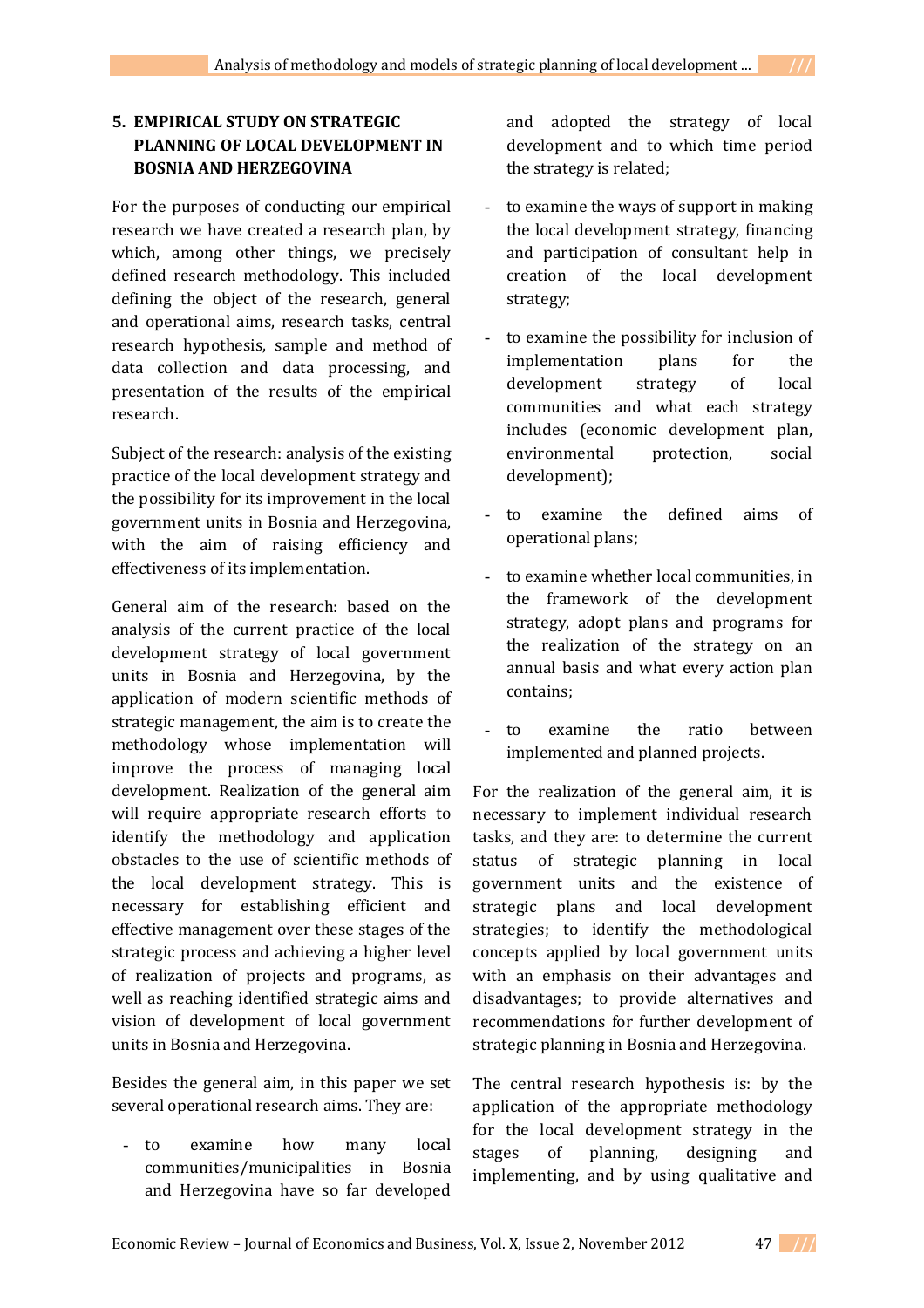quantitative criteria of efficiency and effectiveness, strategic planning process could be improved. This would result in an increased level of achievement of performance parameters of the local development strategy.

## **5.1. Defining a core set and research instruments**

The research field includes the local communities (municipalities) in Bosnia and Herzegovina, and the research was conducted in the period from June 01 to October 01, 2011. Due to the specific characteristics of the field, we divided and focused the research on the Federation of Bosnia and Herzegovina, Republic of Srpska and Brcko District of Bosnia and Herzegovina, taking into account the uniform regional representation of the observed sample. The survey was conducted on representative and directly determined samples. The total sample size was 56 out of 145 local communities, with 50 valid questionnaires and 6 questionnaires which were not valid for the analysis, which we presented in Table 5.1. (Abadzic, 2012, pp. 120). The questionnaires from Sarajevo Municipality, the City of Mostar, Domaljevac, Celic, Neum and Zivinice were not valid for the analysis, because these local communities did not prepare the local development strategies.

| Federation of<br>Bosnia and<br>Herzegovina | Local<br>Comunities/<br>Municipalities | Valid<br><b>Questionnaires</b> | Percentage<br>of<br>Participation |
|--------------------------------------------|----------------------------------------|--------------------------------|-----------------------------------|
| Una-Sana Canton                            | 8                                      | 2                              | 25.00%                            |
| Posavina Canton                            | 2                                      | 1                              | 50.00%                            |
| Tuzla Canton                               | 10                                     | 4                              | 40.00%                            |
| Zenica-Doboj<br>Canton                     | 13                                     | 5                              | 38.46%                            |
| Bosnia-Podrinje<br>Canton                  | 3                                      | 1                              | 33.33%                            |
| Central Bosnia<br>Canton                   | 13                                     | 1                              | 7.69%                             |
| Herzegovina-<br>Neretva Canton             | 7                                      | $\Omega$                       | $0.00\%$                          |
| West Herzegovina<br>Canton                 | 4                                      | $\overline{\mathcal{L}}$       | 50.00%                            |
| Sarajevo Canton                            | 8                                      | $\overline{\mathcal{L}}$       | 25.00%                            |
| Canton 10                                  | 6                                      |                                | $0.00\%$                          |
| Total:                                     | 74                                     | 18                             | 25.68%                            |

|                          | Local<br>Valid<br>Comunities/ |                       | Percentage          |  |
|--------------------------|-------------------------------|-----------------------|---------------------|--|
| Republic of Srpska       | Municipalities                | Questionnaires        | of<br>Participation |  |
| Banja Luka Region        | 22<br>11                      |                       | 50.00%              |  |
| Doboj-Bijeljina          |                               |                       |                     |  |
| Region                   | 13                            | 9                     | 69.23%              |  |
| Vlasenica Region         | 8                             | 3                     | 37.50%              |  |
| Sarajevo-Romanija        |                               |                       | 22.22%<br>25.00%    |  |
| Region                   | 9                             | 2                     |                     |  |
| Foca Region              | $\overline{4}$                | $\mathbf{1}$          |                     |  |
| Trebinje Region          | 7                             | $\overline{4}$        | 57.14%              |  |
| Total:                   | 64                            | 31                    | 46.88%              |  |
| <b>Brcko District of</b> | Local                         |                       | Percentage          |  |
| Bosnia and               | Comunities/                   | Valid                 | of                  |  |
| Herzegovina              | Municipalities                | Questionnaires        | Participation       |  |
| <b>Brcko District of</b> |                               |                       |                     |  |
| Bosnia and               | 1                             | 1                     | 100.00%             |  |
| Herzegovina              |                               |                       |                     |  |
| Total:                   | 1                             | 1                     | 100.00%             |  |
| Bosnia and               | Local                         | Valid                 | Percentage          |  |
| Herzegovina              | Comunities/                   | <b>Questionnaires</b> | of                  |  |
|                          | Municipalities                |                       | Participation       |  |
|                          |                               |                       |                     |  |
| Federation of            |                               |                       |                     |  |
| Bosnia and               | 74                            | 19                    | 25.68%              |  |
| Herzegovina              |                               |                       |                     |  |
| Republic of Srpska       | 64                            | 30                    | 46.88%              |  |
| <b>Brcko District of</b> |                               |                       |                     |  |
| Bosnia and               | $\mathbf{1}$                  | $\mathbf{1}$          | 100.00%             |  |
| Herzegovina              |                               |                       |                     |  |
| TOTAL:                   | 139                           | 50                    | 35.97%              |  |
| <b>Questionnaires</b>    | 6                             | 6                     |                     |  |
| which are not valid      |                               |                       | 4.14%               |  |
|                          |                               | Valid                 |                     |  |
|                          |                               | <b>Questionnair</b>   |                     |  |
| TOTAL: Bosnia and        | 145                           | es + Invalid          | 38.62%              |  |
| Herzegovina              |                               | <b>Questionnair</b>   |                     |  |
|                          |                               | $es(50 + 6 =$<br>56)  |                     |  |

The purpose of the questionnaire is to collect information on the capacities within administration, evaluate programs, and make preliminary assessment of the process of local development strategic planning. The total number of questions was 33 with a separate section made for any possible comments and recommendations of an interviewed person. The subjects surveyed were the persons in charge of the development strategy of local communities and they completed the questionnaire based on provided answers according to the guidelines of the interviewer. Interview with one person was 15 to 20 minutes long. The questionnaires were mostly distributed by email to the electronic mail addresses of local communities/ municipalities, while a smaller part of the questionnaires was distributed directly, including the questionnaire for the Brcko District. While designing the questionnaire, we took into account the following: that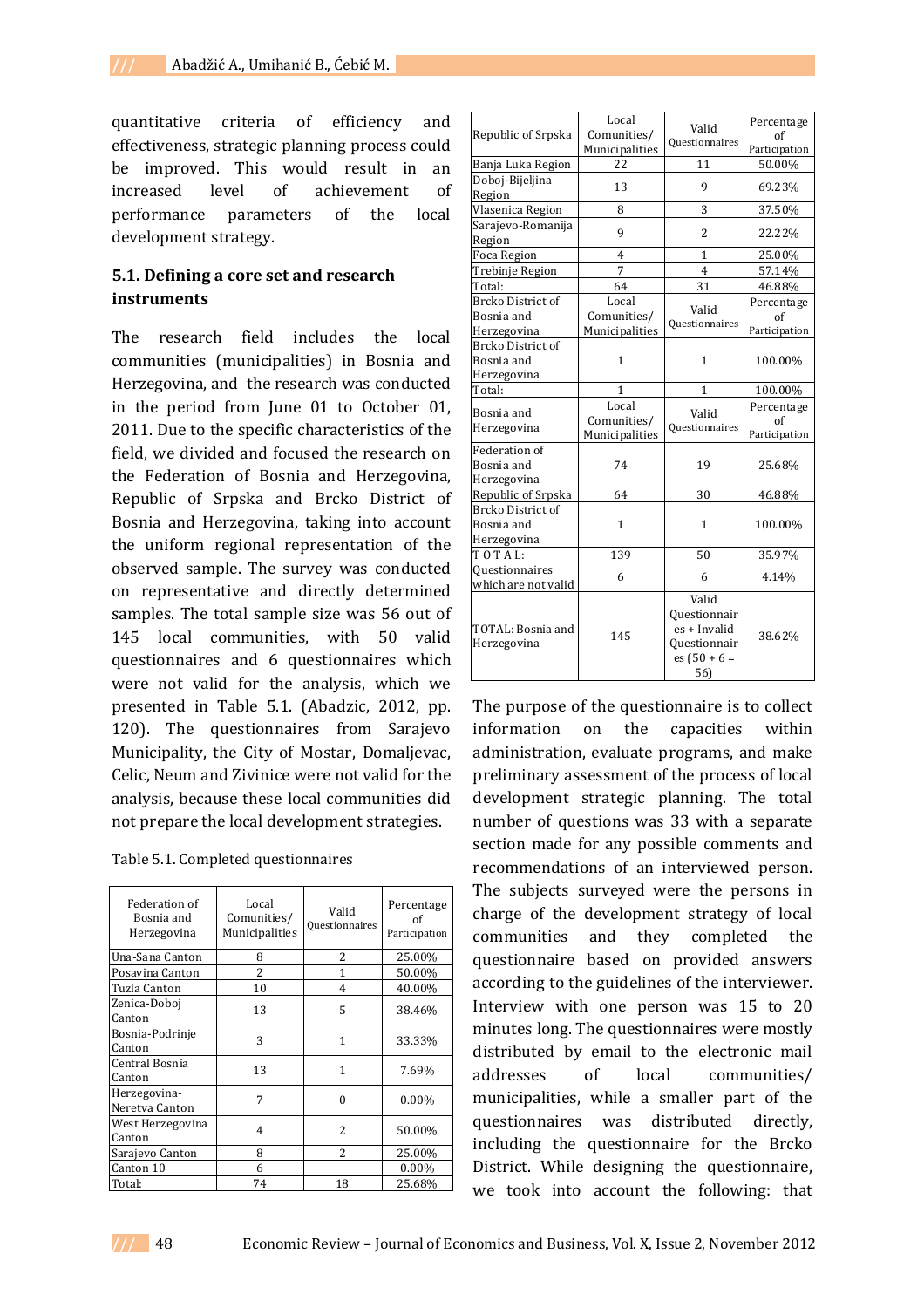answers are obtained which are related to the essential research questions; that questions are understandable and unambiguous, and that the total number of questions is not higher than necessary.

## **5.2. Data processing**

After collecting and completing the data from the field, we have subjected them to the formal and logical control. A formal review of questionnaires was related to the verification of legibility, completeness, understanding, and coherence of subjects' answers. Logical control was related to the verification of the logical consistency of responses. In that process, our attention was focused on finding potential inconsistencies in the respondents' answers. The answers to each question in the questionnaire were checked, taking into account that the subject was properly guided through the "reminders" which are found in the questionnaires. In those cases where it was established that the subject's answers were not clear enough, we contacted him/her by phone, thus eliminating the possibility for a mistake or irregularity. The next stage is the process of organizing the collected data. It begins with coding, which is performed in order to facilitate the electronic processing of data. Due to the form of questionnaires on which the research was done, the process of coding represented one of the easier stages of research, since most of the questions had the character of "closed questions", i.e. those with the provided answers. The research data are arranged and classified by tabulation and graphical presentation by "IBM SPSS 19" and "Excel 2010", then by description and analysis of the measured phenomena or processes, and by presentation of the research results at the end.

# **5.3. Research results**

The research results based on indicators from the questionnaires, which are completed by the relevant persons in the local communities

of Bosnia and Herzegovina, will be elaborated in detail. We will first present the local communities that participated in the research. In order to gain a more detailed insight into the representation of particular local communities, we present them in Table 5.2. From the table one can see their affiliation to the canton, entity and Brcko District, as well as the potential of the local community, measured by the power of budget and number of employees (Abadzic, 2012, pp. 123).

Table 5.2. The basic characteristics of local communities in Bosnia and Herzegovina

| Entity<br>) istrict                  | <b>Iunicipality</b>      | `anton <sub>)</sub><br>Region | in BAM mn<br>Budget | Employees       |
|--------------------------------------|--------------------------|-------------------------------|---------------------|-----------------|
|                                      | Trnovo                   |                               | 5.6                 | $\overline{35}$ |
|                                      | Novi Grad<br>Sarajevo    | Sarajevo<br>Canton            | 26.1                | 240             |
|                                      | Posusje                  | West                          | 5.4                 | 65              |
| Federation of Bosnia and Herzegovina | Grude                    | Herzegovina<br>Canton         | 5.5                 | 60              |
|                                      | Fojnica                  | Central Bosnia<br>Canton      | 3.0                 | 34              |
|                                      | Doboj Jug                |                               | $\overline{2.9}$    | 24              |
|                                      | Zenica                   | Zenica-Doboj                  | 33.4                | 225             |
|                                      | Tesanj                   | Canton                        | 10.0                | 98              |
|                                      | Maglaj                   |                               | 7.9                 | 81              |
|                                      | Tuzla                    |                               | 42.6                | 492             |
|                                      | Lukavac                  |                               | 15.0                | 160             |
|                                      | Srebrenik                | Tuzla Canton                  | 10.9                | 118             |
|                                      | Gracanica                |                               | 11.7                | 117             |
|                                      | Doboj Istok              |                               | 1.9                 | 34              |
|                                      | <b>Odzak</b>             | Posavina                      | 5.1                 | 50              |
|                                      | Orasje                   | Canton                        | 5.9                 | 69              |
|                                      | Bosanska<br>Krupa        | Una-Sana                      | 6.6                 | 95              |
|                                      | Bihac                    | Canton                        | 26.5                | 224             |
|                                      | Trebinje                 |                               | 18.6                | 164             |
|                                      | Nevesinje                | Trebinje                      | 4.6                 | 70              |
|                                      | Ljubinje                 | Region                        | 1.5                 | 30              |
|                                      | Gacko                    |                               | 10.1                | 70              |
|                                      | Foca                     |                               | 9.1                 | 88              |
|                                      | Visegrad                 | Foca Region                   | 7.5                 | 68              |
|                                      | Istocno Novo<br>Sarajevo | Sarajevo-<br>Romanija         | 5.3                 | 65              |
|                                      | Rogatica                 | Region                        | 5.1                 | 74              |
|                                      | Osmaci                   |                               | 1.0                 | 33              |
|                                      | Vlasenica                | Vlasenica                     | 4.0                 | 56              |
|                                      | Sekovici                 | Region                        | 2.1                 | 48              |
| Republic of Srpska                   | Ugljevik                 |                               | 11.6                | 85              |
|                                      | Teslic                   |                               | 12.5                | 101             |
|                                      | Samac                    |                               | 6.2                 | 72              |
|                                      | Pelagicevo               |                               | 2.4                 | $\overline{38}$ |
|                                      | Lopare                   | Doboj-Bijeljina<br>Region     | 3.8                 | 80              |
|                                      | Donji Zabar              |                               | 1.8                 | 27              |
|                                      | Doboj                    |                               | 31.4                | 183             |
|                                      | <b>Brod</b>              |                               | 9.5                 | 69              |
|                                      | Bijeljina                |                               | 48.9                | 308             |
|                                      | Sipovo                   | Banja Luka                    | 4.4                 | 44              |

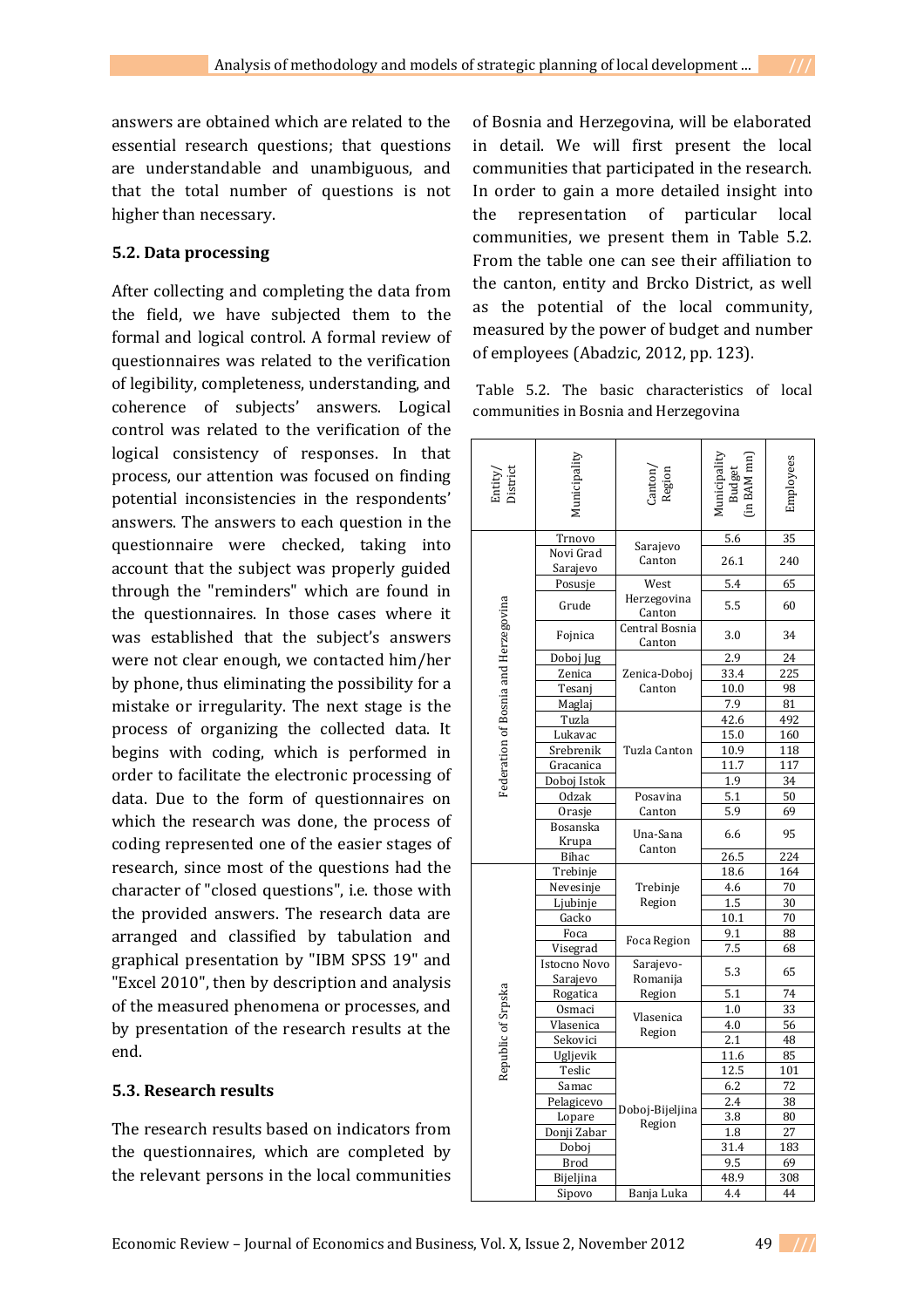| Srbac       | Region | 8.1   | 82  |
|-------------|--------|-------|-----|
| Prnjavor    |        | 14.1  | 147 |
| Petrovac    |        | 0,8   | 16  |
| Novi Grad   |        | 9.3   | 100 |
| Gradiska    |        | 20.0  | 165 |
| Laktasi     |        | 22.1  | 109 |
| Kotor Varos |        | 5.2   | 77  |
| Kostajnica  |        | 2.0   | 40  |
| ezero       |        | 0,5   | 12  |
| Banja Luka  |        | 139.7 | 730 |

The presented indicators show that the sample included 18 municipalities in the Federation of Bosnia and Herzegovina, 31 municipalities from Republic of Srpska and Brcko District of Bosnia and Herzegovina. The number of local communities, their budgetary potential, and number of employees indicate that they have a high potential for establishment, implementation, and improvement of the process of local development strategic planning in Bosnia and Herzegovina.

A certain number of municipalities presented in Table 5.2. have completed questionnaire, but they gave a negative answer to the question whether they have developed and adopted the local development strategy for the current period. Since this fact is rather important for the subjects, aims, and proving the research hypothesis, Figure 5.1 shows the structure of local communities (by administrative units) that meet the requirements to remain in the sample of local communities which we will analyze in this paper.



Figure 5.1. Created and adopted local development strategies (Abadzic, 2012, pp. 124)

By analyzing the results of the empirical research, we have concluded that out of 56 municipalities which participated in the

survey and submitted the completed questionnaires, 89% of them have the local development strategy developed and adopted for the current period, while 11% of them have not made the local development strategy yet. Due to these facts, we focused the results of our research on 50 municipalities, and we have excluded the following municipalities: Domaljevac, Celic, Neum, Zivinice, and the cities of Mostar and Sarajevo from a further analysis.

The methodologies presented in the theoretical part of this paper left a possibility for a different period of the span of the local development strategy. The span is relevant from the standpoint of the concept of local development strategic planning. This is why in Figure 5.2. we showed the span and the number of local communities whose strategies belong to that period.



Figure 5.2. The span of the strategy (Abadzic, 2012, pp. 125)

It is evident that out of the total of 18 municipalities in Federation of Bosnia and Herzegovina that completed the questionnaire in the majority of municipalities (33%) the span of the local development strategy is five years. Representation of other spans is much lower. Thus only 17% of the surveyed municipalities have an eight-year span of the strategy. In 39% of the municipalities of Republic of Srpska, the span of the local development strategy is five years, which makes this period dominant in the strategy of local economic development at the state level, that is in 36 % of the municipalities in Bosnia and Herzegovina that completed the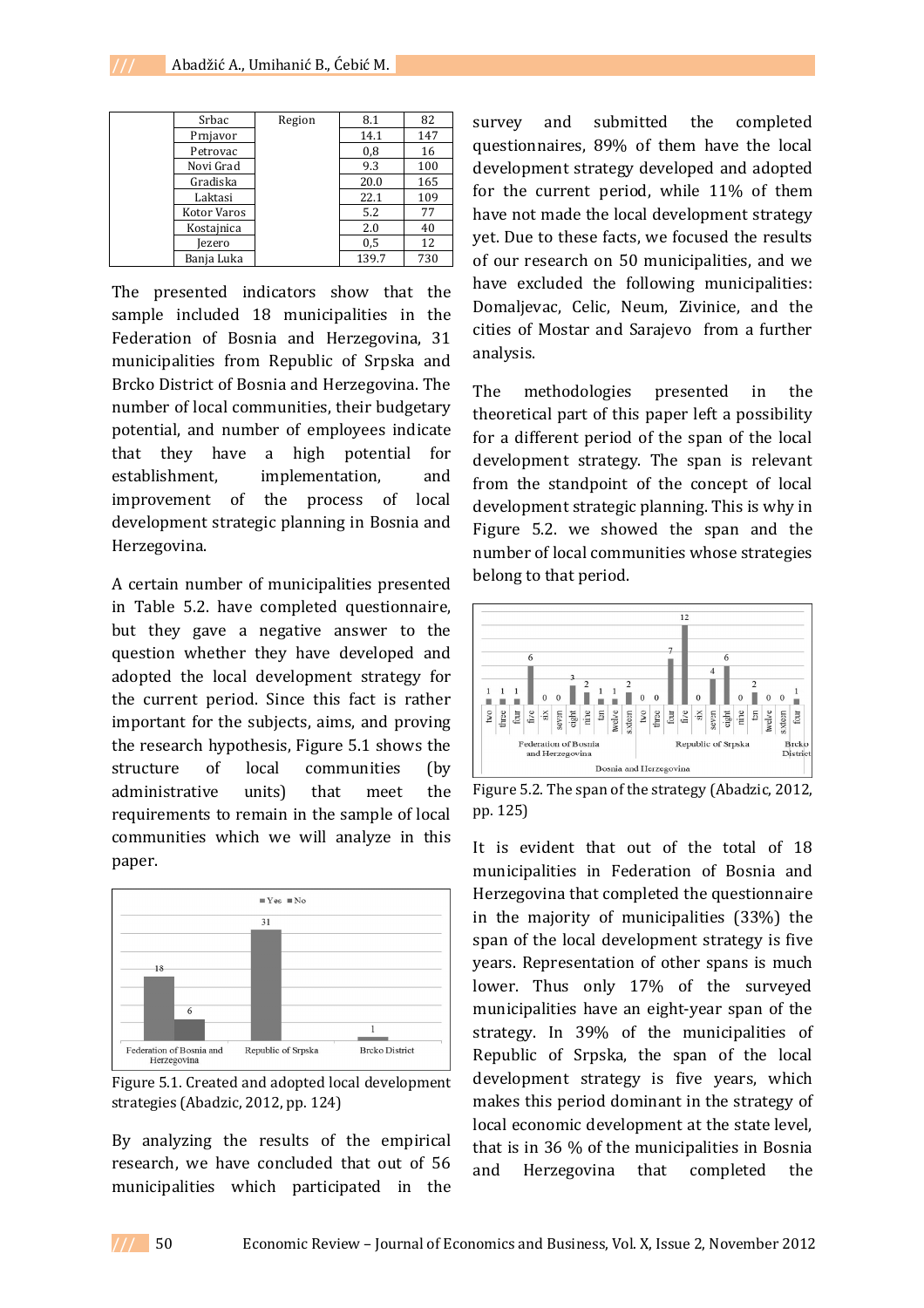questionnaire. The span of the first local development strategy in Brcko District was four years. By analyzing the span of the second local development strategy, we came to the indicators which show that in 56% of the municipalities in the Federation of Bosnia and Herzegovina, out of nine municipalities which implement the second local development strategy, the span is nine years. The span of the second local development strategy of nine years is also dominant in Republic of Srpska with 57% of municipalities (out of the total of 14) which have completed the questionnaire, and also in Brcko District.

Based on the results of the empirical research, the ways of support in creation of the local development strategy of municipalities in the Entities and Brcko District of Bosnia and Herzegovina are presented in Figure 5.3.



Figure 5.3. The ways of support in creation of the local development strategy (Abadzic, 2012, pp. 126)

In most surveyed municipalities in the Federation of Bosnia and Herzegovina (50%) development strategy was made by the municipality development team, and the consulting agencies participate in the creation of local development strategy in 44% of them. Municipalities which have made the local development strategy with their own capacities cover 27% of the respondents. A number of 11% of the respondents marked "some other way" of support in creation of the local development strategy, as follows: Tuzla Municipality-support of the experts from the Institute of Economics Tuzla; Trnovo Municipality-internal professional team with the consulting assistance from the regional development agency-SERDA. An internal team was responsible for creation of the local development strategy in 6% of respondents. In most of the surveyed municipalities of Republic of Srpska (74%), the development strategy was made by a municipality development team. Municipalities which made the local development strategy using their own capacities make 26% of respondents. In 10% of the respondents consulting agencies were involved in creation of the local development strategy.. Three percent (3%) of the respondents (3%) marked some other way of support in creation of the local development strategy. They are: Banja Luka Municipality-Consortium-Institute of Economics Banja Luka, Faculty of Economics, Banja Luka, Synergy Association Banja Luka; Gradiska Municipality-Synergy Association Banja Luka with the consulting assistance of EDA Consulting Agency Banja Luka. An internal team was responsible for creation of the local development strategy in 3% of the municipalities. Brcko District of Bosnia and Herzegovina has prepared its development strategy based on the consortium of professional and educated individuals from this local community and other local communities in Bosnia and Herzegovina.

The results of the empirical reserch helped in determining the percentage of the inclusion of implementation plans in the local development strategy of local communities, which is presented in Figure 5.4.



Figure 5.4. Inclusion of implementation plans in the local development strategy (Abadzic, 2012, pp. 132)

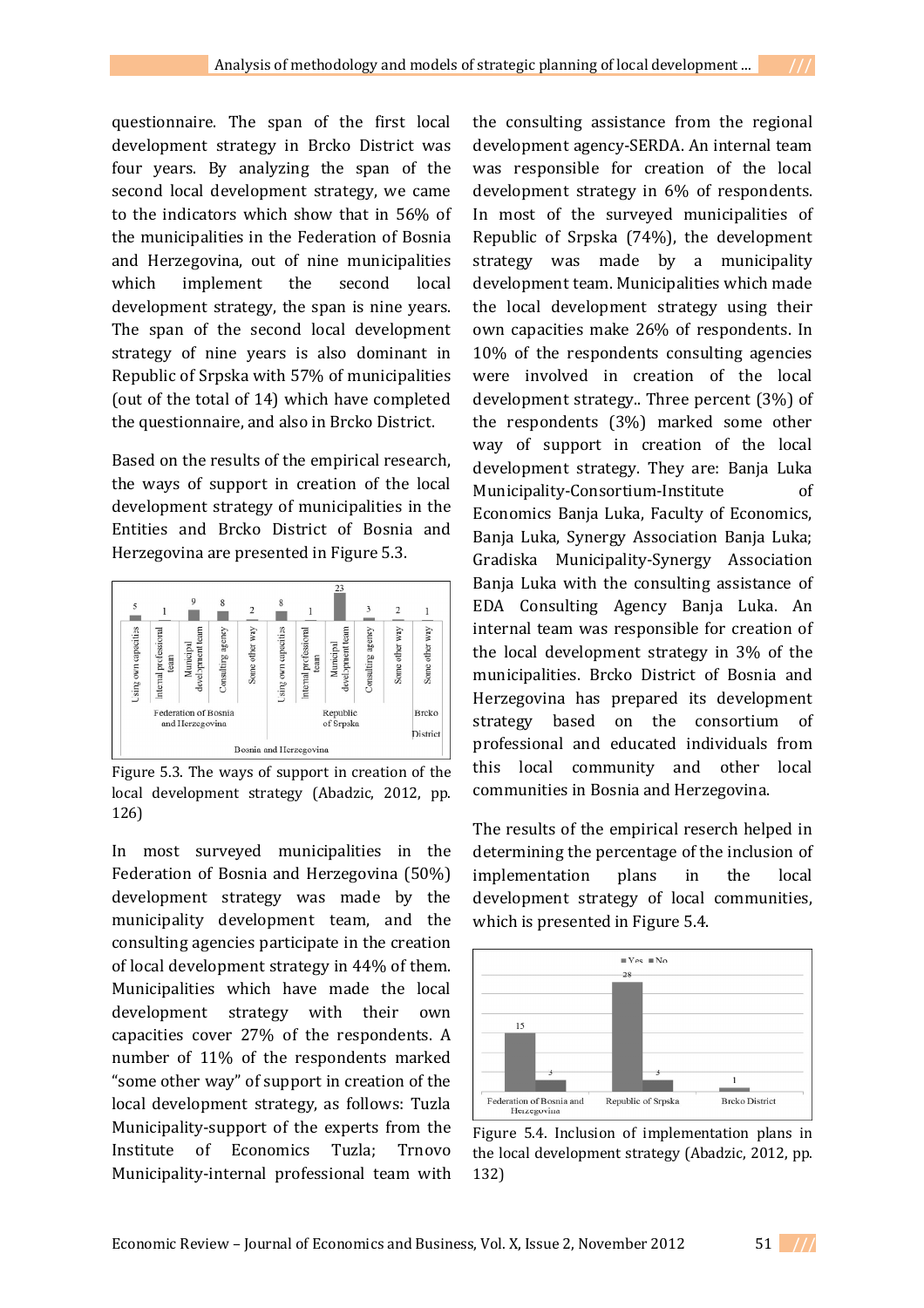The results of our analysis of questionnaires show that inclusion of implementation plans in the local development strategy is done in 83% of the municipalities in the Federation of Bosnia and Herzegovina. In Republic of Srpska this percentage is even higher and the inclusion of implementation plans in the local development strategy is made in 90% of the surveyed municipalities. The inclusion of implementation plans in the local development strategy is also made by Brcko District of Bosnia and Herzegovina.

By the results of the empirical research, we determined the priority plans of local communities in Bosnia and Herzegovina and we showed the level of their representation in Figure 5.5.



Figure 5.5. Plans within the local development strategy (Abadzic, 2012, pp. 132)

When analyzing these problems, that is the types of plans included in the local development strategy, municipalities from the Federation of Bosnia and Herzegovina (fairly uniformly) include the plan of economic development in their local development strategy (all municipalities, 100%). A number of 94% of the municipalities in Bosnia and Herzegovina include the social development plan in their local development strategy, while 89% of the municipalities has the environmental protection plan included in the local development strategy. The analysis of the municipalities in Republic of Srpska revealed an identical situation. The economic development plan is included in the local development strategy by all municipalities (100% of respondents); social development

plan is included by 97% of municipalities, while the environmental protection plan is included by 90% of the municipalities. After the analysis of responses from the municipalities in Bosnia and Herzegovina entities, we analyzed the responses given in Brcko District, and we have come to identical results. The plans included in the local development strategy in Brcko District of Bosnia and Herzegovina are: social development plan, economic development plan, and environmental protection plan.

The question number 11 in the research questionnaire which was sent to the local communities in Bosnia and Herzegovina entities was: Do local communities have defined operational plans? We analyzed the answers and we obtained the following results which are presented in Figure 5.6.



Figure 5.6. Defining operational plans within the local development strategy (Abadzic, 2012, pp. 133)

The analysis showed that responses are fairly uniformed in both entities of Bosnia and Herzegovina and Brcko District of Bosnia and Herzegovina. As for the Federation, 94% of the municipalities (the largest number) said that they have got defined operational/ sectoral objectives. Also, 78% of the municipalities of the Federation of Bosnia and Herzegovina reported that they defined the frame structure of the plan and framework timetable. The bearers of responsibility and indicators of sectoral objectives are also defined in the operational plans of the local development strategy in a number of municipalities (67%). As we mentioned, the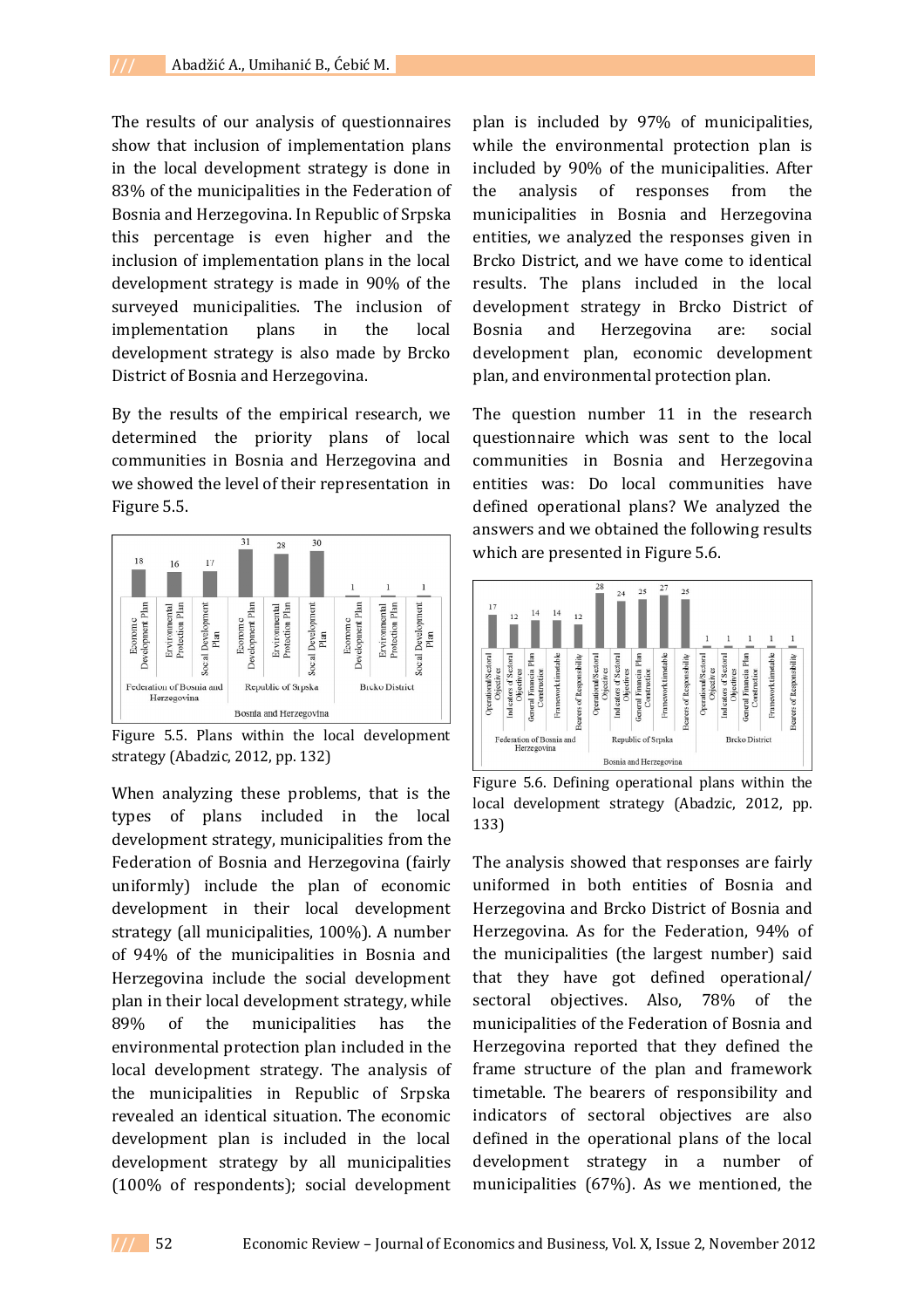results in Republic of Srpska quite match the results of the analysis of municipalities from the Federation of Bosnia and Herzegovina. The largest number of respondents (90%) said that they have got defined operational/sectoral objectives. The framework timetable is defined by 87% of municipalities in Republic of Srpska, while the bearers of responsibility and general financial plan construction are defined by 80% of municipalities in Republic of Srpska which have completed the questionnaire. Brcko District of Bosnia and Herzegovina also defines operational/sectoral objectives, indicators of sectoral objectives, general financial plan construction, framework timetable, and bearers of responsibility within the local development strategy.

Based on the results of the empirical research, we determined whether there is the annual preparation and adoption of plans and programs for implementation of the strategy, and we showed it in Figure 5.7.



Figure 5.7. Preparation and adoption of plans and programs for implementation of the strategy on an annual basis (Abadzic, 2012, pp. 134)

Preparation and adoption of plans and programs for implementation of the strategy is annually performed by 78% of the municipalities in the Federation of Bosnia and Herzegovina. After the analysis in Republic of Srpska we found the identical situation. Preparation and adoption of plans and programs for implementation of the strategy is annually performed by 77% of the municipalities. Preparation and adoption of plans and programs for implementation of the

strategy on an annual basis is performed by the municipality of Brcko District as well.

Figure 5.8. presents the results of the empirical research on the analysis of the content of the action plan made by the surveyed municipalities in Bosnia and Herzegovina.



Figure 5.8. The content of the action plan within the local development strategy (Abadzic, 2012, pp. 135).

The financial plan is present in 78% of the action plans, that is in the majority of the respondents in the Federation of Bosnia and Herzegovina. The content of the action plan within the local development strategy includes description of the project in 67% of the municipalities, while the defined bearers of responsibility and defined indicators of the project are present in the action plan in 61% of the respondents. The content of the action plans of the local development strategy of the municipalities in Republic of Srpska is almost identical to the content of the action plan in the Federation. The financial plan is present in the most of the respondents (64%) in Republic of Srpska. The content of the action plan within the local development strategy includes description of the project in 62% of the municipalities, while defined indicators of the project and bearers of responsibility are present in 61% of the respondents.

By the analysis of the results of the empirical research we determined the ratio of implemented projects in relation to the planned projects in previous action plan of the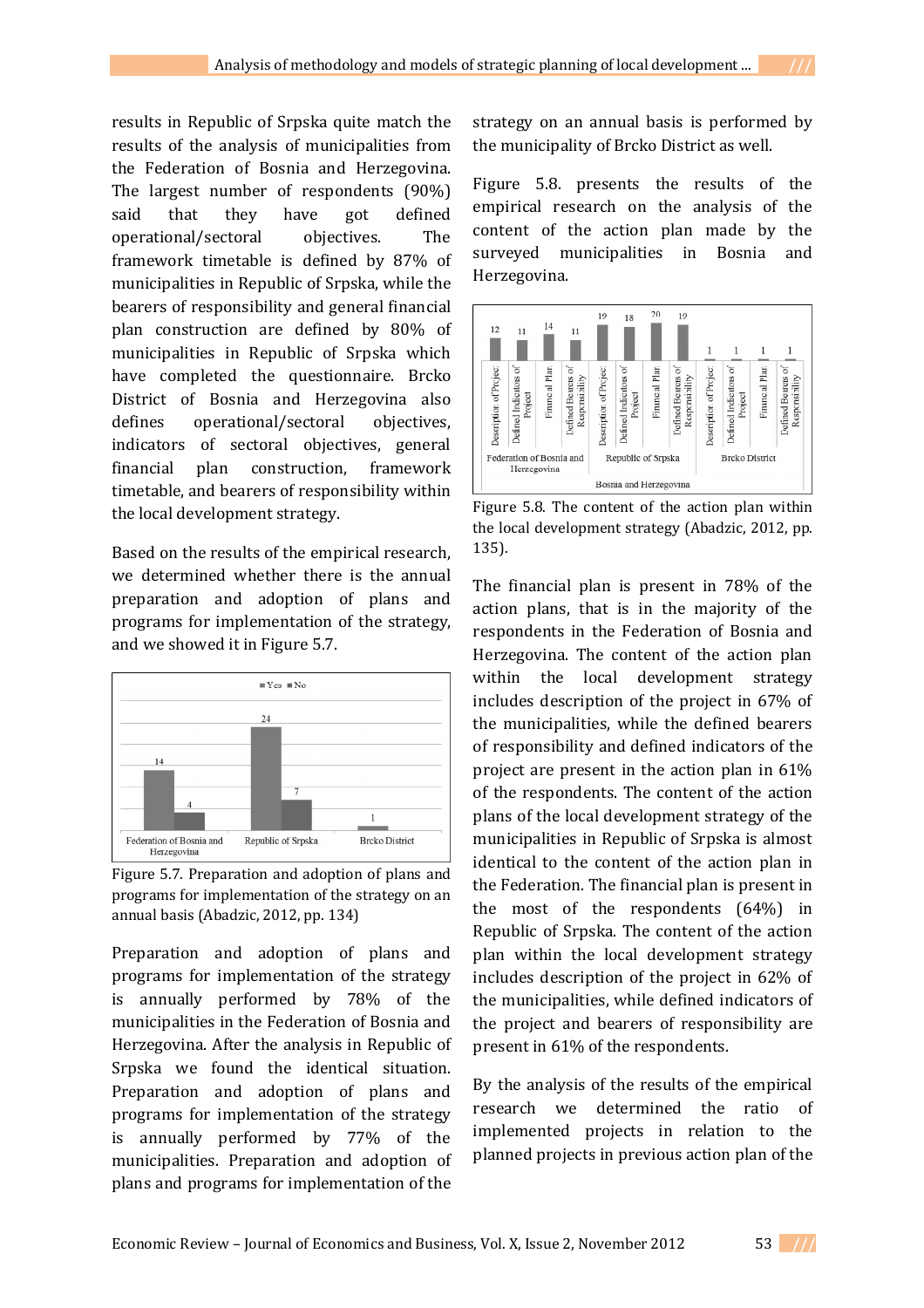local development strategy (in percentages) and presented it in Figure 5.9.



Figure 5.9. The ratio of implemented projects in relation to the planned projects in the previous action plan (in percentages) (Abadzic, 2012, pp. 137)

Analyzing the answers related to the ratio of implemented and planned projects in the previous action plan of the local development strategy in the Federation of Bosnia and Herzegovina, we obtained the following responses: in most municipalities, 22% of them, the ratio of implemented projects in relation to the planned projects in the previous action plan is 90%, while in 17% of the municipalities such ratio is 80%. Half of the respondents (50%) in the sample (municipalities), did not give an answer to this question. The analysis of answers received from the surveyed respondents of the municipalities of Republic of Srpska showed the opposite results. In most municipalities (23%), the ratio of implemented projects in relation to the planned projects in the previous action plan is 40%, while in 13% of the municipalities this ratio is 80%. Municipalities of Republic of Srpska, 52% of them, did not give answers to this question. In terms of Brcko District, the ratio of implemented projects in relation to the planned projects in the previous action plan is 90%.

#### **6. DISCUSSION**

The local development strategy requires a high level of competence for extremely concrete issues, as well as the sensitivity for

harmonization of different requirements and interests. Local communities are dealing with issues of everyday life of citizens, and effects of its activities are easily and quickly recognized. We believe that this is a very complex task which requires coordination of activities of different departments and institutions, not only at one time interval, but also continuously.

Local development is one of the most important tasks of the local government in Bosnia and Herzegovina, and it is probably the biggest challenge that the local government faces today. We think that the methodology for planning the development of municipalities should contribute to facilitating the practice of planning and implementing local development and be consistent with the existing legal framework by which development planning is defined at the local level. Planning and implementing the local development strategies is a very effective way of creating a unique development perspective in their area, which gives an opportunity for the local community to be oriented to the priorities in more complex and various requirements and to direct allocation of resources and institutional systems to the new group of development aims.

By defining strategic plans, conditions are created for development of programs and activities which will contribute to the realization of the goals. Under the conditions of limited resources for achievement of aims, it is necessary to develop the criteria for determining priorities in terms of plans and activities. In this paper we presented that the local communities include different plans and activities during the preparation of the local development strategy in Bosnia and Herzegovina.

#### **7. CONCLUSION**

We have confirmed the central hypothesis of the paper. This was done by reviewing, using,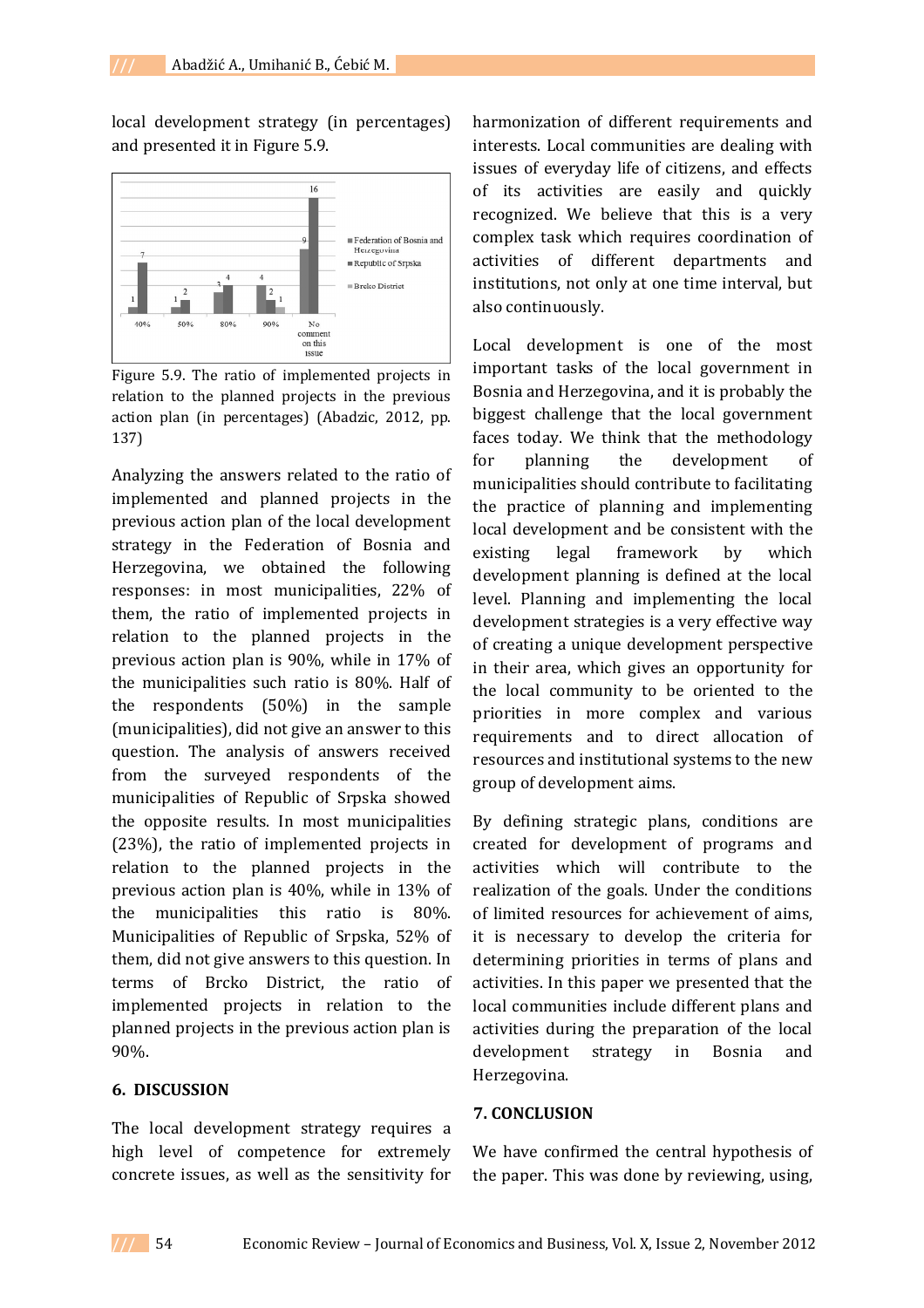quoting, and analyzing extensive theoretical material. We were guided by the subject and aims of our research as well as by the analysis and the results of our research work. The research was conducted in accordance to the methodology which assumes clarification regarding the usage of methods that will following logical and clear process that should lead to the understanding of the observed research subject and sources and methods of data processing.

The results of the empirical research coincided with the general aim of the paper and we found that, based on the analysis of the existing practice of managing the models of strategic planning of local development in Bosnia and Herzegovina, and by applying modern scientific methods of strategic management, it is possible to create the methodology whose application will improve the process of local development management. We found that the concepts of strategic planning of local development in local communities depend on numeorus factors. We realized that an increasing number of local communities use integrated strategic planing, which clearly indicates the existence of new energy for development at the local level in Bosnia and Herzegovina. However, without a certain level of success in the implementation, effectiveness and efficiency of these strategies, will probably have poor results. Based on the results of the empirical reserch, we determined that the level of implementation of planned projects and programs is low, which results in nonrealization of planned strategic objectives specified in local development strategies. The reasons are numerous, but for the purposes of implementing our research, we identified two main reasons: lack of knowledge and experience in managing the projects through all the stages, and incomplete, ignored or superficial processes of strategic planning used in management and implementation of

programs and projects in Bosnia and Herzegovina.

In recommendations and alternatives for further research work, we are able to focus on future work and activities of the local communities on improvement during the proposals for the methodology of local development strategies. Also, we recommend the incorporation of positive lessons, and rejection of bad effects of the strategy. This will insure improvement of the strategic planning process and result in an increased level of achievement of performance parameters related to implementation of the local development strategy. We think that future theoretical and empirical research should be focused on finding the ways to overcome problems in these fields. This primarily refers to finding answers to the following questions: Does the implementation of strategic plans bring great potential benefit to local development?; Could the adjustment of strategic plans to modern business environment, which is constantly changing, increase efficiency and effectiveness and also improve the process of strategic planning?

### **8. REFERENCES**

#### **Books**

- 1. Avlijas, R. (2009) *Project Management*, University Singidunum, Belgrade
- 2. Begovic, B. Vacic, Z. Matkovic, G., Mijatovic, B. (2006) *Local Economic Development*, Center for Liberal - Democratic Studies, Belgrade
- 3. Blair, J. (2004) *Local Economic Development, Analysis and Practice*, vol II, 2004.
- 4. Blakely, E., Bradshaw, T. (2004) *Planing local economic development*, 3rd Edition, Sage Publications, California, 91320, USA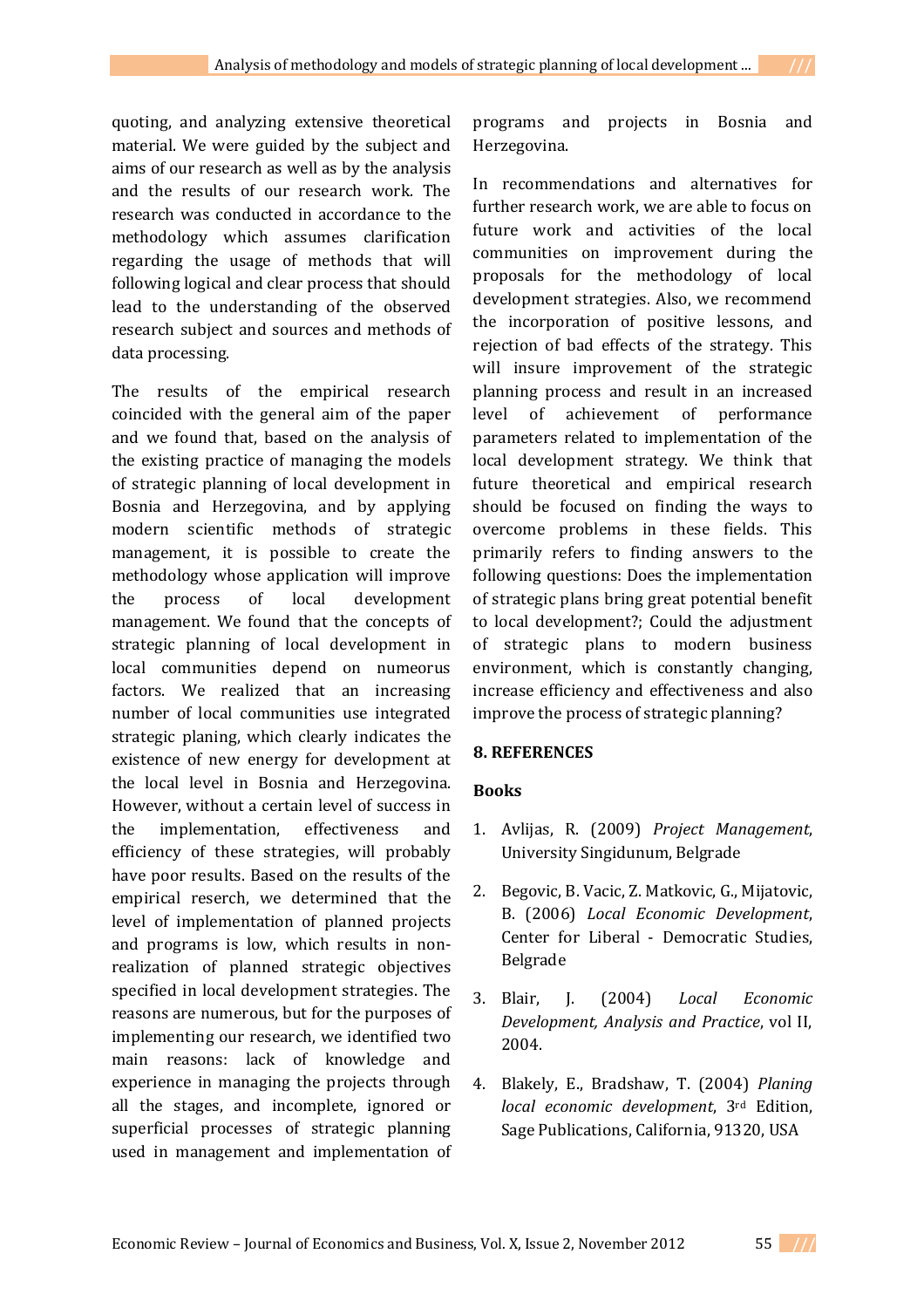- 5. Blakely, J., E., Leigh, N., G. (2009) *Planning Local Economic Development: Theory and Practice*, Sage Publications
- 6. Cirovic, M. (2009) *Strategic Management*, Scientific Society of Serbia, Belgrade
- 7. Damjanovic, D., Zlokapa, Z. (2007) *Models of Organization of Local Government*, PALGI Center, Belgrade
- 8. Dedic, M., Umihanic, B. (2004) *Fundamentals of Management and Entrepreneurship*, 1st Edition, Institute of Economics, Tuzla
- 9. Drucker, F.P. (1997) *Managemen*t, Pan Books Ltd., London
- 10. Ferizovic, M. (2005) *Strategic Management*, Faculty of Business Studies, Banja Luka
- 11. Hanic, H., Masic, B. (2007) *Strategic Management*, Institute of Economic Sciences, Belgrade
- 12. Hitt, M., A., Duane, R. I., Hoskisson, R., E. (2008) *Strategic Management: Competitiveness and Globalization: Concepts & Cases*, South-Western, a part of Cengage Learning
- 13. Jovanovic, P. (2006) *Project Management*, Faculty of Organizational Sciences, Belgrade
- 14. Masic, B. (2009) *Strategic Management*, University Singidunum, Belgrade
- 15. Moore, M.H. (1995) *Creating Public Value Strategic Management in Government*, Harvard University Press
- 16. Stimson, R., J., Stough, R., Roberts, B., H. (2006) *Regional economic development: analysis and planning strategy*, Springer
- 17. Swinburne, G., Kessides, C. (2004) *Local Economic Development: Good Practice from*

*the European Union and Beyond*, The World Bank

- 18. Sehic, Dz. (2004) Strategic Management, Slovo, Mostar
- 19. Thompson, A., Strickland, A., J., Gamble, J., E. (2008) *Strategic Management*, Mate, Zagreb

### **Articles**

- 1. Chaharbagh, K., Willis, R. (1998) Strategy: the missing link between continuous revolution and constant evolution, *International Journal of Operations & Production Management*, Volume 18 No. 9/10, pp. 1017 – 1027
- 2. Feurer, R., Chaharbagh, K. (1995) Strategy development: past, present and future, *Management Decision*, Volume 33 No. 6, pp. 11 – 21
- 3. Ivankovic, R., Miljanović, M. (2010) Application of an Integrated Approach of Planning of Local Development, *Management - Journal of Theory and Practice of Management*, Volume 15, No. 55, pp. 43-51
- 4. Ramirez, L., Kebede, G. (2010) Strategic Planning of Local Development, *UN-HABITAT SIRP*, Belgrade, pp. 7
- 5. Swinburne, G. (2004) Developing and Implementing Local Economic Development Strategies and Action Plans, *The World Bank*, pp. 8
- 6. Vojinovic, B., Treasury, D., Boric, S. (2009) The Importance of Defining of the Regional Development Strategy in the Construction of Regional Economy, *Industry*, UDC 711.24:330.3, Volume 37, No. 4, pp. 29-61

### **Papers presented at conferences**

1. Brdarevic, F., Kurtic, A., Umihanic, B. (2009) Influence of the Supervisory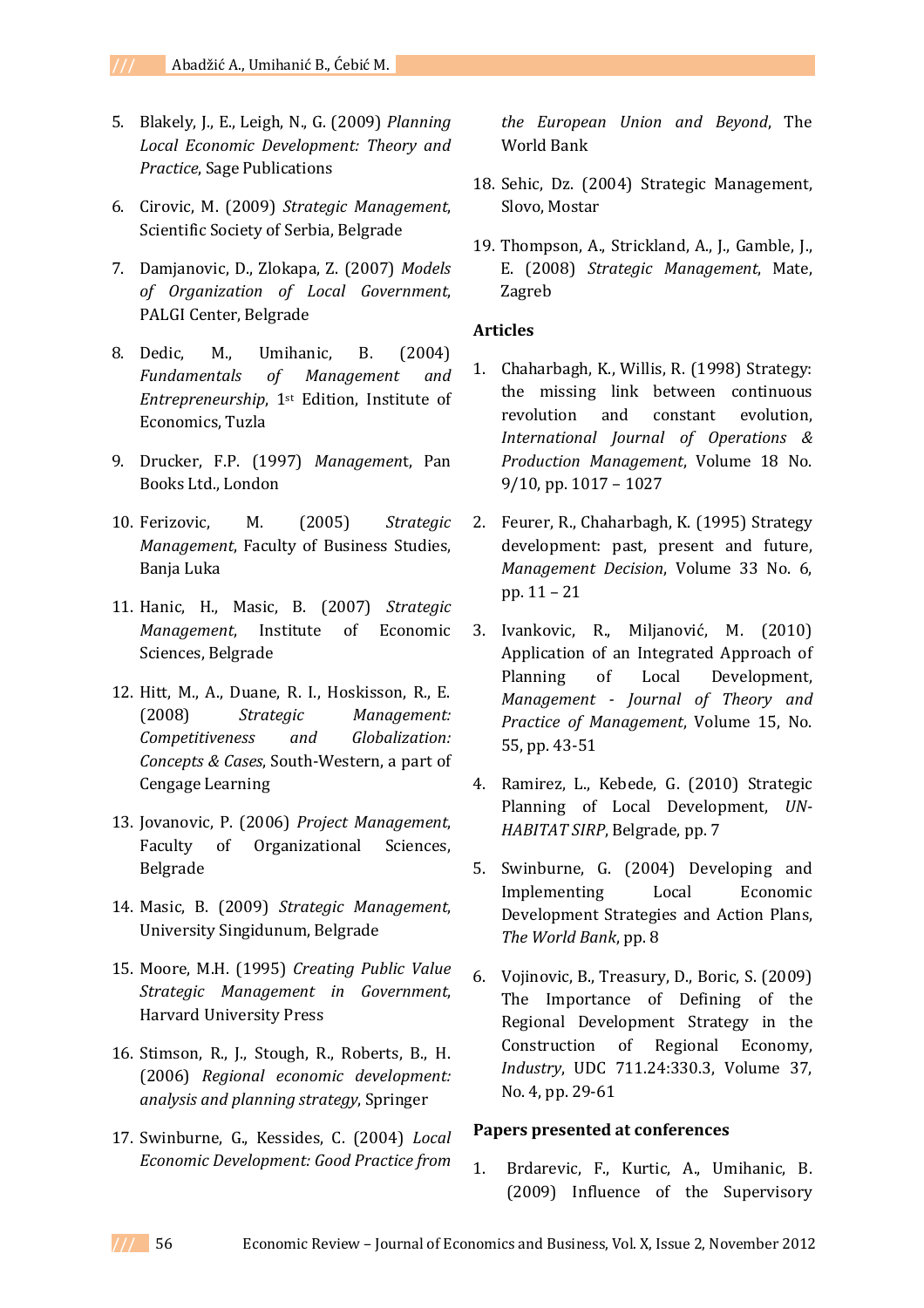Board on the Strategic Management in Corporations in Federation of Bosnia and Herzegovina, *Journal of Economics and Business - Economic Review*, No. 14, Faculty of Economics, University of Tuzla, ISSN : 1512-8962, UDC 005.7: 005.21 pp. 74-85, Tuzla

2. Umihanic, B. (2000) Top Management and Strategic Decision, *Proceedings II*, Faculty of Economics, Tuzla, pp. 97-106, Tuzla

## **Studies**

- 1. Abadzic, A., (2012) *Master' Thesis: Management of Monitoring and Evaluation of Local Development Strategy*, Faculty of Economics, University of Tuzla, January 2012.
- 2. Federal Office of Development Planning (2008) *Basis for Preparation of Local Development Strategies in Federation of Bosnia and Herzegovina*, Sarajevo
- 3. Ivanic, V., and others (2006) *Guide for Planning of Local Economic Development, Center for Strategic Economic Research*, Vojvodina CESS, pp. 86
- 4. Njegovan, Z. (2006) *Local Strategic Planning as a Factor of Regional Development in the Republic of Serbia*, Economics Institute, Belgrade, pp. 2
- 5. Osmanagic, J. (2009) *Institution for Local and Regional Development in Bosnia and Herzegovina, Faculty of Economics*, Sarajevo, pp. 9
- 6. UNDP Bosnia and Herzegovina (2009) *Methodology for Integrated Planning of Local Development*, the first theoretical part, Sarajevo, pp. 9

## **Website**

1. Definition of Local Economic Development (2010), Available at: www.niu.edu/

pub\_ad/28E/doc/ashbacher\_edfull\_report .pdf-UnitedStates [Accessed: March 17, 2011]

- 2. Evaluating the Impacts of Local Economic Development Policies On Local Economic Outcomes: What Has Been Done and What is doable? (2009), Available at: www. upjohninst.org/publications/wp/03-89. pdf [Accessed: March 15, 2011]
- 3. Is Industrial Development an Effective Local Economic Development Strategy? (2010), Available at: www.tips.org.za/ node/1171 [Accessed: June 2011]
- 4. Local Economic Development Strategy 2008-2015 (2008), Available at: www. careks.org/LED StrategyNB.pdf [Accessed: July 2011]
- 5. Local Economic Development Principles that Work - Cooltown Studios (2009), Available at: www.cooltownstudios.com /local-economic-development-principlesthat-work [Accessed: March 27, 2011]
- 6. Principles of Strategic Management (2010), Available at: http://www. csuchico.edu/mgmt/strategy/module [Accessed: May 2, 2011]
- 7. Strategic Planning for Economic Development (2009), Available at: www.eda.gov/PDF/1g38cfed.pdf [Accessed: May 2, 2011]

## **Laws**

- 1. The Law on the Federal Agency for Privatisation (Official Gazette of Federation of Bosnia and Herzegovina, 20/96)
- 2. The Law on the Incentive of Economic Development in Brcko District of Bosnia and Herzegovina (Official Gazette of Brcko District of Bosnia and Herzegovina, 13/06)